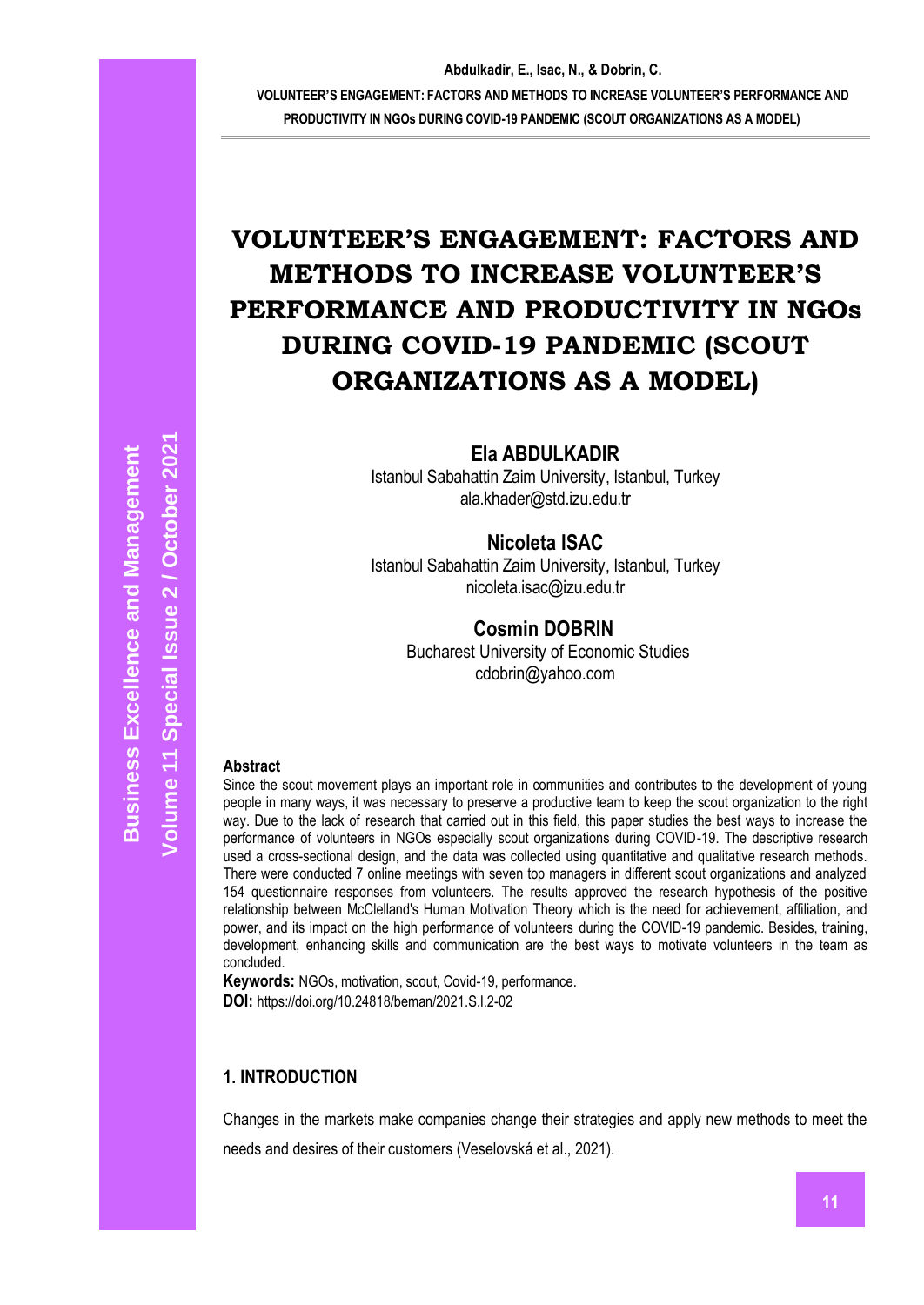No one can deny that NGOs which are non-profit organizations have big impact on societies, because of different kinds of gaps that cover in communities. Folger (2021) defines NGOs as they are national or international organizations which serve social or political goals such as humanitarian causes or the environment. According to Lewis (2009) NGOs are best-known for the delivery of services to people in need, but and many other areas as human rights work, cultural preservation, environmental activism and so on. One of the most important NGO is scout organization which is a voluntarily non-political educational movement for young people in accordance with the principles of it's founder (Baden, 1907). Scouting has been subscribed by more than one enthusiast as a revolution in education and since, is a complementary to school training and give the information to boys and girls in creative ways in nature. It's objective is to encourage the physical, intellectual, social, emotional and spiritual development of young people so that they take a constructive place in society as responsible citizens. It was important to have a spotlight on the work team of scouting and volunteer leaders that manage these scout groups around the world due to the importance of human capital especially during COVID-19 pandemic that we live it nowadays. This paper examines the problem of drop out of the volunteers from NGOs during COVID-19 especially from scout organization. It presents a new approach of how the top management can preserve an active and productive volunteers by applying McClelland's Human Motivation Theory on the field of volunteers that work in scout organizations by enhancing training and development to increase their skills and communication. Since the next decade, will witness different tools and methods of how to keep volunteers engaged at work and how to use innovation in increasing the performance of volunteers at the field of NGOs. Although the scout movement have a significant impact on young people, there are little research papers are carried out in the field of human resources of scout organizations. In addition, approximately there is no papers were published of how the scout response to the COVID-19 pandemic. Moreover, what make the mission of talking about this problem in the research harder is that scout activities are relying on the physical existence and face to face training outdoors with several boys or girls. On the other hand, everyone can see the procedures that governments made all over the world to protect humans' lives from this pandemic. Lockdown cause a kind of depression on the top management of NGOs especially of scout leaders that used to meet in different adventures and discovering new places and the sudden cutout of activities with scouts. Schmidt (2016) says that there are several motivators that managers can affect, thereby modifying a volunteers' behavior, the factors that can be controlled by managers are: the perceived social meaningfulness of volunteer activity. Brooks (2002) demonstrates that the opportunity to enhance the volunteers' career with respect to both skills and resume building, and positive organizational culture. Millette and Gagné (2008) mentions that job characteristics are related to volunteers' autonomous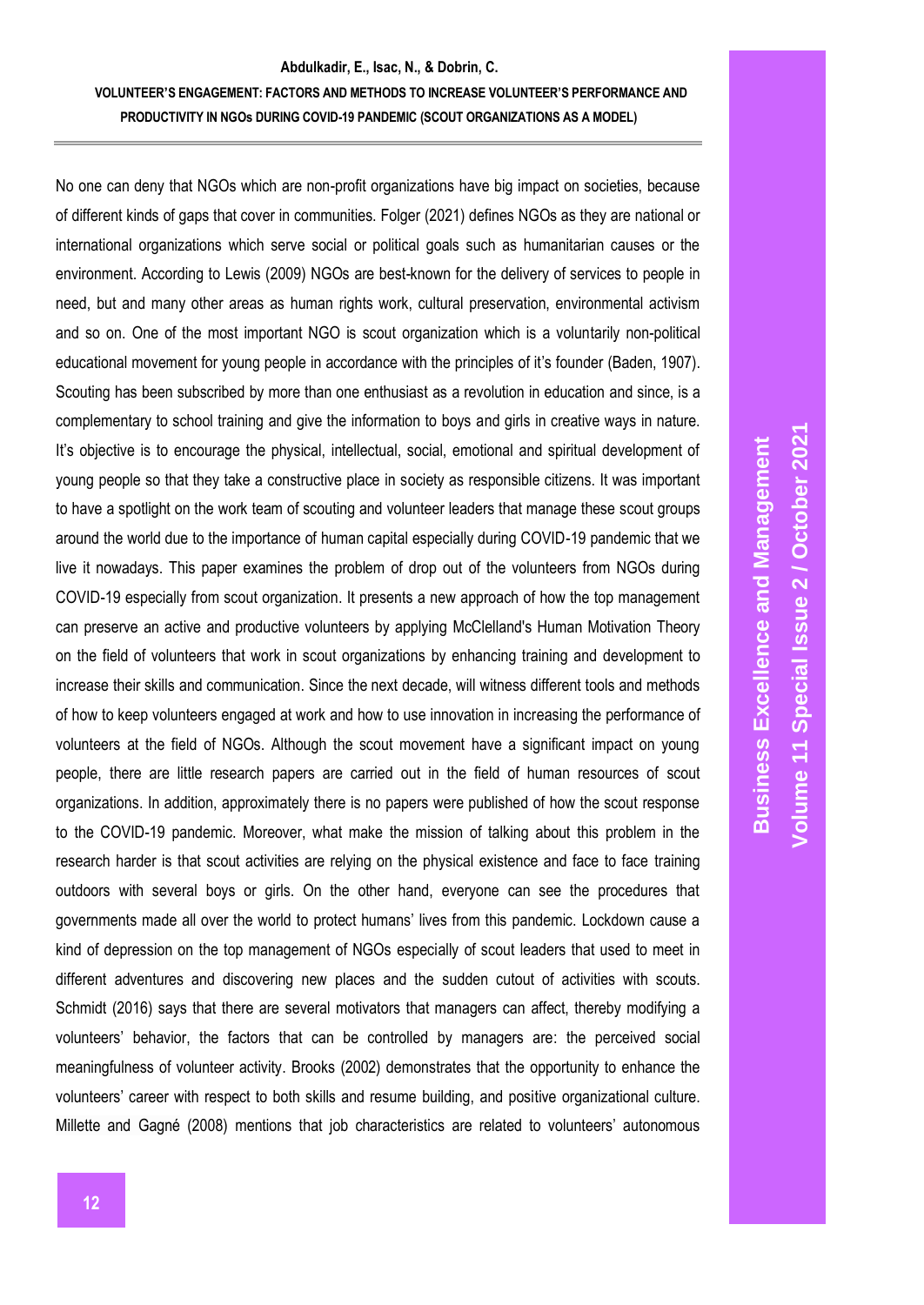# **Abdulkadir, E., Isac, N., & Dobrin, C. VOLUNTEER'S ENGAGEMENT: FACTORS AND METHODS TO INCREASE VOLUNTEER'S PERFORMANCE AND**

**PRODUCTIVITY IN NGOs DURING COVID-19 PANDEMIC (SCOUT ORGANIZATIONS AS A MODEL)**

motivation, satisfaction and performance while Nencini et al. (2015) shows that the organizational climate mediates the relationship between motivation and satisfaction. However, there are still some questions need clear answers, and gaps need to cover, like the best way of treatment between top management and volunteers during this Covid-19 pandemic. This paper examines all the challenges and present the ideal ways to deal with this tough period by introducing solutions for the leaders who manage scout teams to increase the volunteer's performance and keep them motivated until reaching leadership in scouting. Moreover, a better understanding of nonprofit governance could advance the human quest for social justice (Wagner, 2015).

## **2. THEORETICAL BACKGROUND AND HYPHOTESES DEVELOPMENT**

## **2.1 McClelland needs theory**

The psychologist McClelland (1961) identified a new theory of needs that human beings have. He identified three motivators for people at work which can get a productive person and this theory was called McClelland needs theory or three needs theory or learned needs theory. These needs are: need for achievement, need for affiliation, need for power. People have different characteristics depending on their dominant motivator at work and how it affects the performance of employees and volunteers in a positive way. To have a better look on these needs Osemeke and Adegboyega (2017) characterized them by:

- 1) Need for power: people who have this need normally they enjoy controlling the others, and they like to have a good position at work to be motivated for working. People who have high need for power are characterized by:
	- A desire to influence and direct somebody else.
	- A desire to exercise control over others.
	- A concern for maintaining leaders-follower relations.
- 2) Need for achievement: people who have this need normally like standards and deadlines, they want to work at organizations which have a lot of challenges and competitions. People who have high need for achievement are:
	- Have a strong desire to assume personal responsibilities for performing a task of finding a solution to a problem.
	- Look for challenging tasks.
	- Have a strong desire for performing feed-back.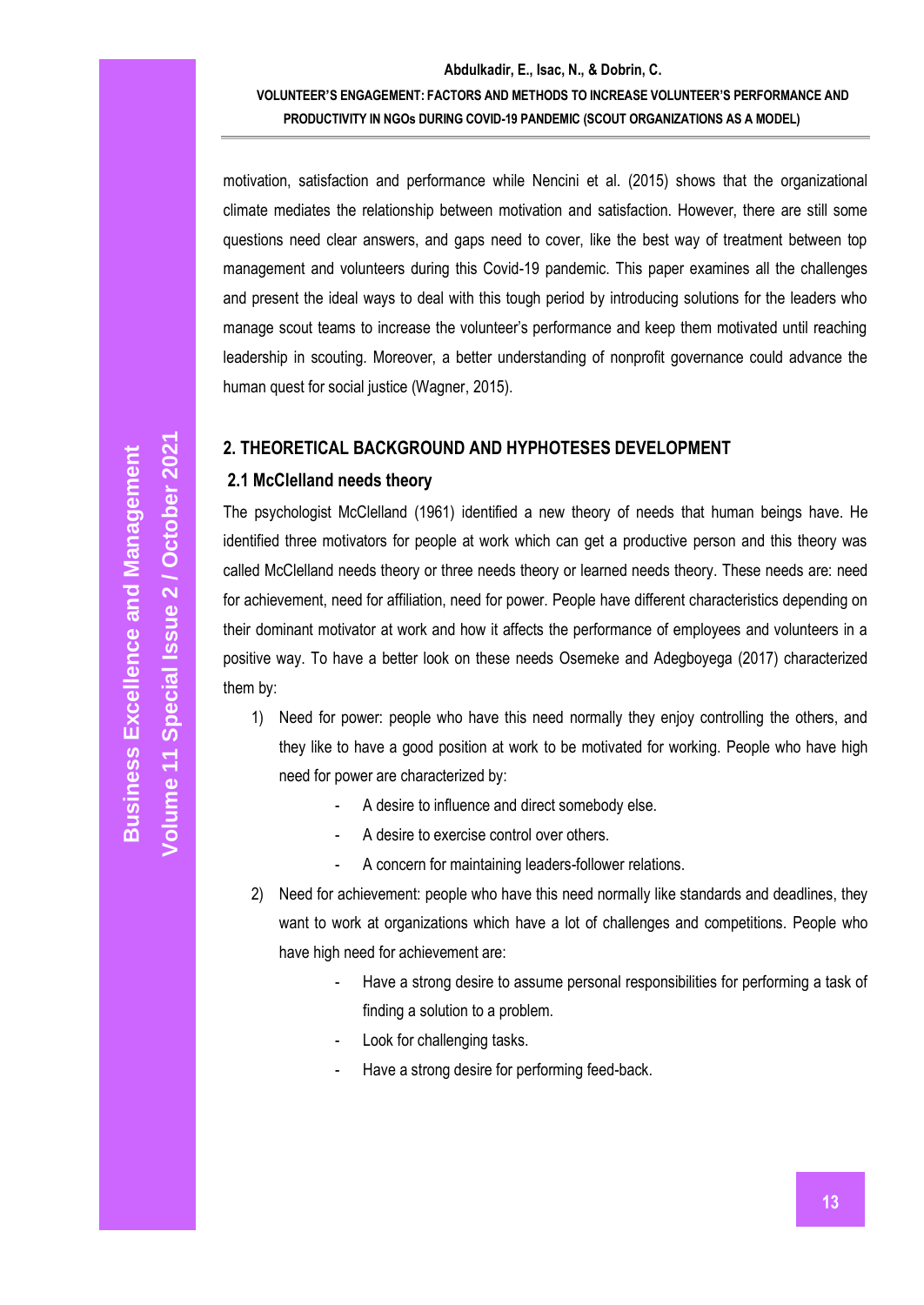- 3) Need for affiliation: usually, people who have the need of affiliation want to be liked from others, they enjoy an environment where making friends are the big motive for them to keep them engaged at work. Their characteristics are:
	- They have a strong desire for acceptance and approval from others.
	- They tend to conform to the wishes of those people whose friendship and companionship they value.
	- They value of the feeling of others.

The top management of NGOs and scouting organizations must analyze the volunteer's characteristics and imply the best ways of motivators depending on each one to keep them productive and active, therefore they will become the best NGO or the best scout organization comparing to their competitors.

#### **2.2 Covid-19 pandemic**

Cases of COVID-19 were first identified in December 2019, when mysterious illness was reported in Wuhan, China, on 11<sup>TH</sup> March. The World Health Organization officially announced that the outbreak should be considered as a pandemic after the infection was spread to several countries around the globe (Kassema, 2020).

As a result, some of organizations closed and some of them still working remotely due to the lockdown and the huge number of deaths around the world because of the pandemic. Scout organizations also became applying its activities online and on social media platforms to keep its people engaged, but unfortunately, some of them was closed and could not apply its programs. According to Kassema (2020) African developing countries have just started to introduce video conferencing, net meetings as well as digital document management systems and electronic file sharing, but still have long way to go, the gap is so huge in terms of technological solutions, infrastructure as well as expertise.

The core problem of most of NGOs and scout organizations is the lack of funding in supporting an online human resources system, it is challenging but it is not impossible. In this regard, organization can search for an affordable engagement system and digitalize everything, because of this we can put the organization in a sustainable way and keep it to the pioneer masters. Oak and Schoeffler (2020) suggests that managers must communicate well with their employees during the pandemic by making effective virtual meetings and trying to help them with their immediate needs and concerns. Moreover, they should offer recognition and encouragement by sending regular emails to the staff to reassure them that their role is essential. Taking in consideration all these aspects we can say there is obviously a need for government measures and policies to manage this situation and minimize the negative effects (Tonnoir et al., 2021).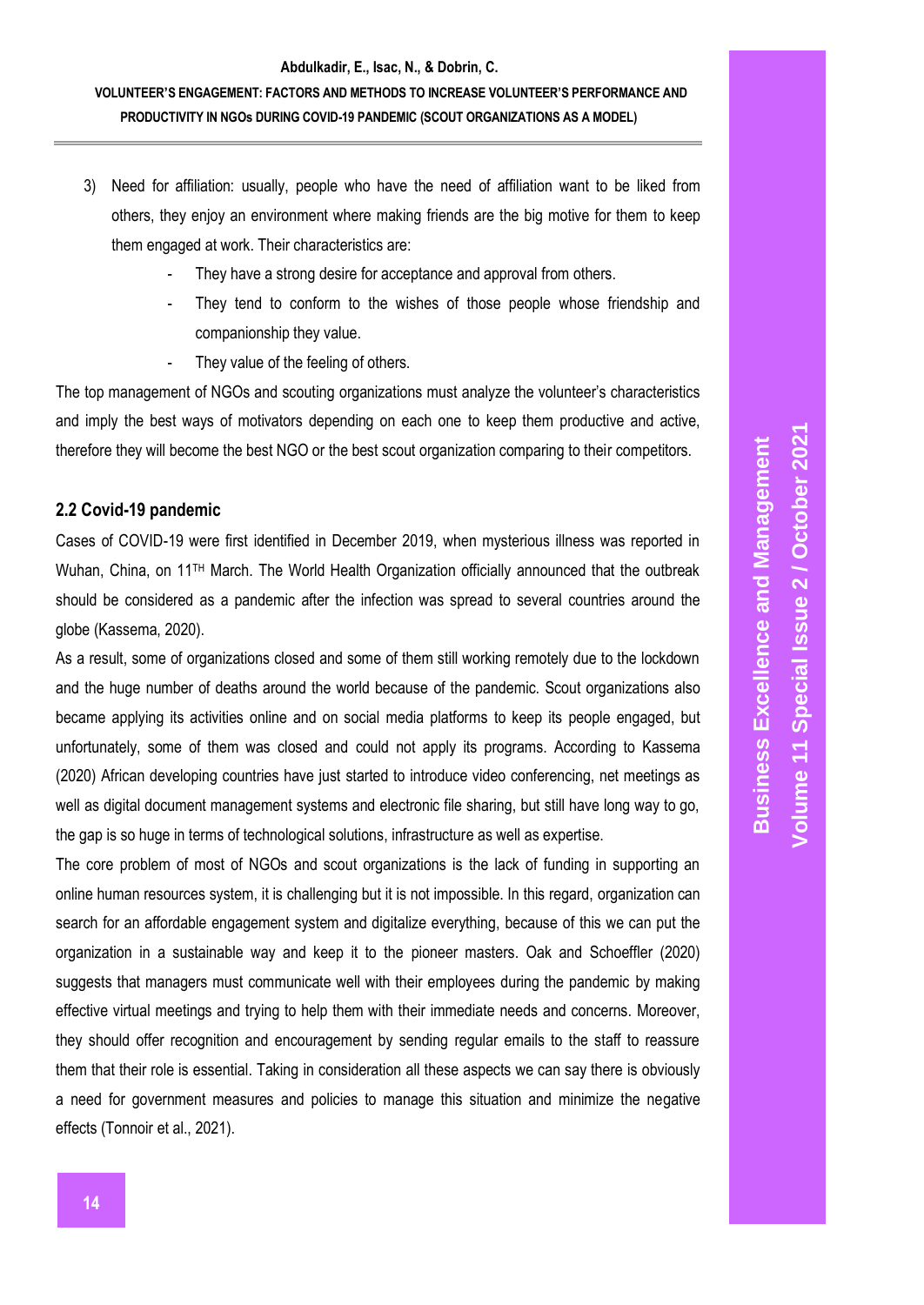#### **2.3 Scouting**

The scouting movement is a non-formal educational organization, which is defined by the United National Educational Scientific and Cultural Organization (UNESCO) as having organized educational activity outside the established formal system (Lim, 2014).

According to Rajamanikam (2016) the original ideas of scouting are strengthening the character and personality, and increase the capacity and resistance, moreover the development of manual skills and sense of security in one's ability.

The Scout Movement was found in 1922 in Paris, France and there are 54 million scouts, making the world's largest coordinated youth contribution to the SDGs (Sustainable Development Goals) according to World Organization of the Scout Movement (2020). Considering the above-mentioned reasons, the human capital of scout organization is the fuel of the success. In the literature there are many researches were carried out about the motivation of human capital in the non-governmental organizations, but it failed to address the field of volunteers, most of them about employees who receiving salaries from managers. In his research Mose (2019) indicated that we can increase the employment performance by increase in employment contracts, training and development and leadership style. Ireri (2015) recommended NGOs to develop and implement a payment policy to attract sufficient employees, come up with a clear promotion and career advancement policy, develop an organizational structure to communicate to employees on different levels of authority and enhance employee recognition with financial reward. However, there is still a need for studying the field of volunteerism not just employment in NGOs. Pacesila (2014) analyzed different ways of motivating volunteers intrinsically (like relationship between volunteers, contact with communities, the beneficiaries of the organization's activities and the acquisition of knowledge in the field of minority rights) and extrinsically (like training programs, voluntary agreements, certificates for volunteering public recognition of the efforts, gift-giving, volunteers consulting). Nevertheless, it was important to analyze the environment of volunteer leaders at scout organization and discover the effective ways of volunteer's retention. Czepial (1992) demonstrates that volunteer leaders are empowered by his or her awareness of social issues, and by practicing in decision-making that affects the volunteer organization's actions and influences. However, this research will go in more details about the investigation of relationship between NGOs and volunteers.

#### **2.4 Research questions:**

1. Does the feeling of achievement, and affiliation and power increase the performance of volunteers in NGOs particularly in scout organization during COVID-19 pandemic?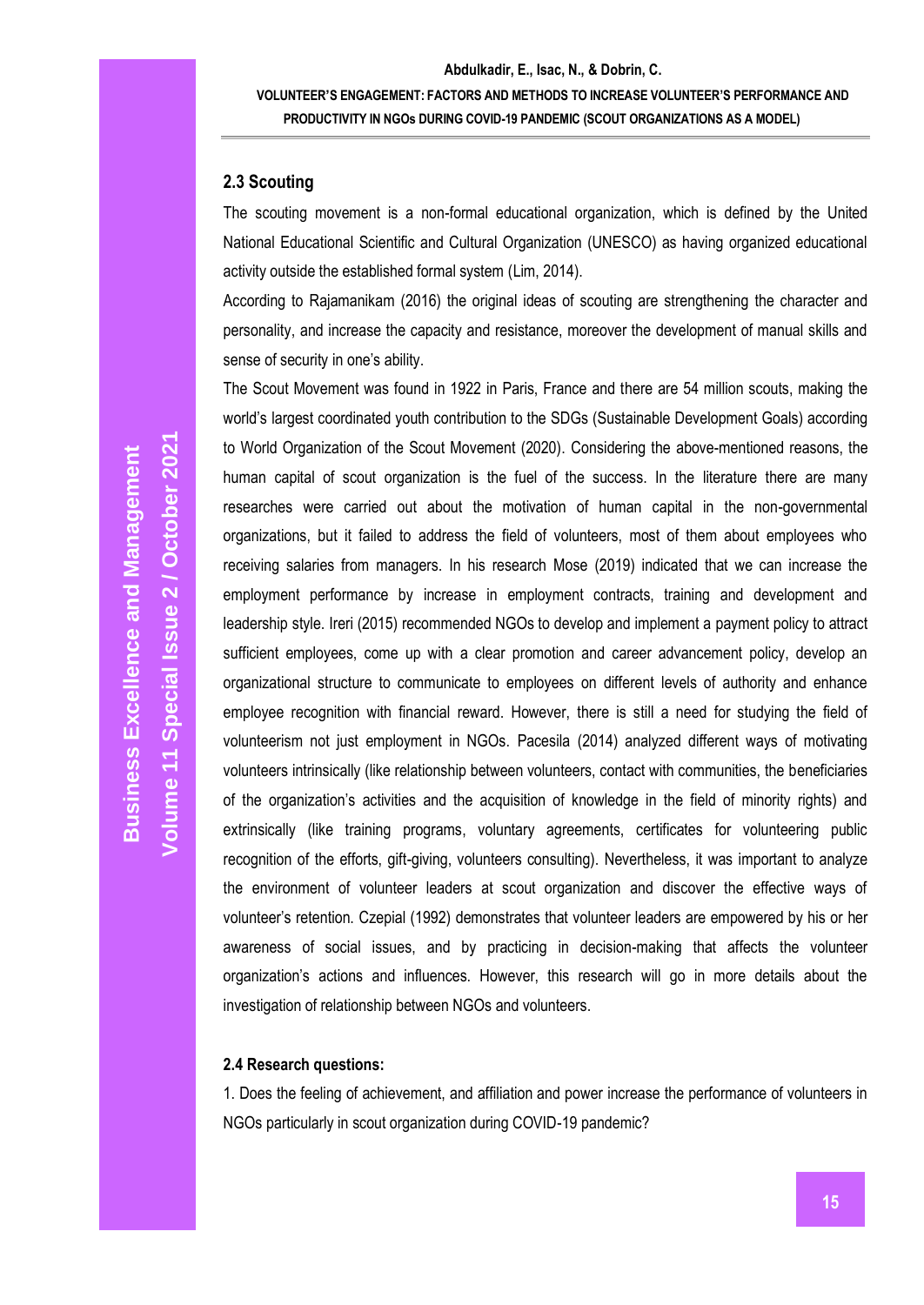2. What are the important motives that maintain volunteers in NGOs particularly in scout organization during COVID-19 pandemic?

3. What things that scout organization must add or change to enhance the performance of volunteers in NGOs espaecially scout organization during COVID-19 pandemic?

4. What are the factors that make volunteers dissatisfied in NGOs especially in scout organizations during COVID-19 pandemic?

## **2.5 Hypothesis:**

1**.** The feeling of achievement enhance the performance of volunteers in NGOs espeacially in scout organizations during COVID-19 pandemic.

2. The feeling of affiliation increase the productivity of volunteers in NGOs especially in scout 3 organizations during COVID-19 pandemic.

3. The feeling of power rise volunteer's engagement in NGOs especially in scout organizations during COVID-19 pandemic.

4. Training and development play a crucial role in enhancing the productivity of volunteers in NGOs particularly in scout organizations during COVID-19 pandemic.

## **3. RESEARCH METHODOLOGY**

## **3.1 Research technique**

This paper is a type of descriptive research where it describes the situation of NGOs and scout organizations during COVID-19 and how they deal with their volunteers and what are the best factors to motivate them. The research focuses on the characteristics of successful management during the pandemic and how it handles the organization and keep it to the safe way. It analyzes the relationship between variables like demographic information and its relation with motivation needs in order to solve conclude the best solution of volunteer's retention.

## **3.2 Research design**

Cross-sectional data was collected as research design which it studies data from many different volunteers at a single point in time. The paper analyzes variables like age, gender, scout organization's name, social status, qualification, and the correlation between them with type of motivation that is needed for each variable.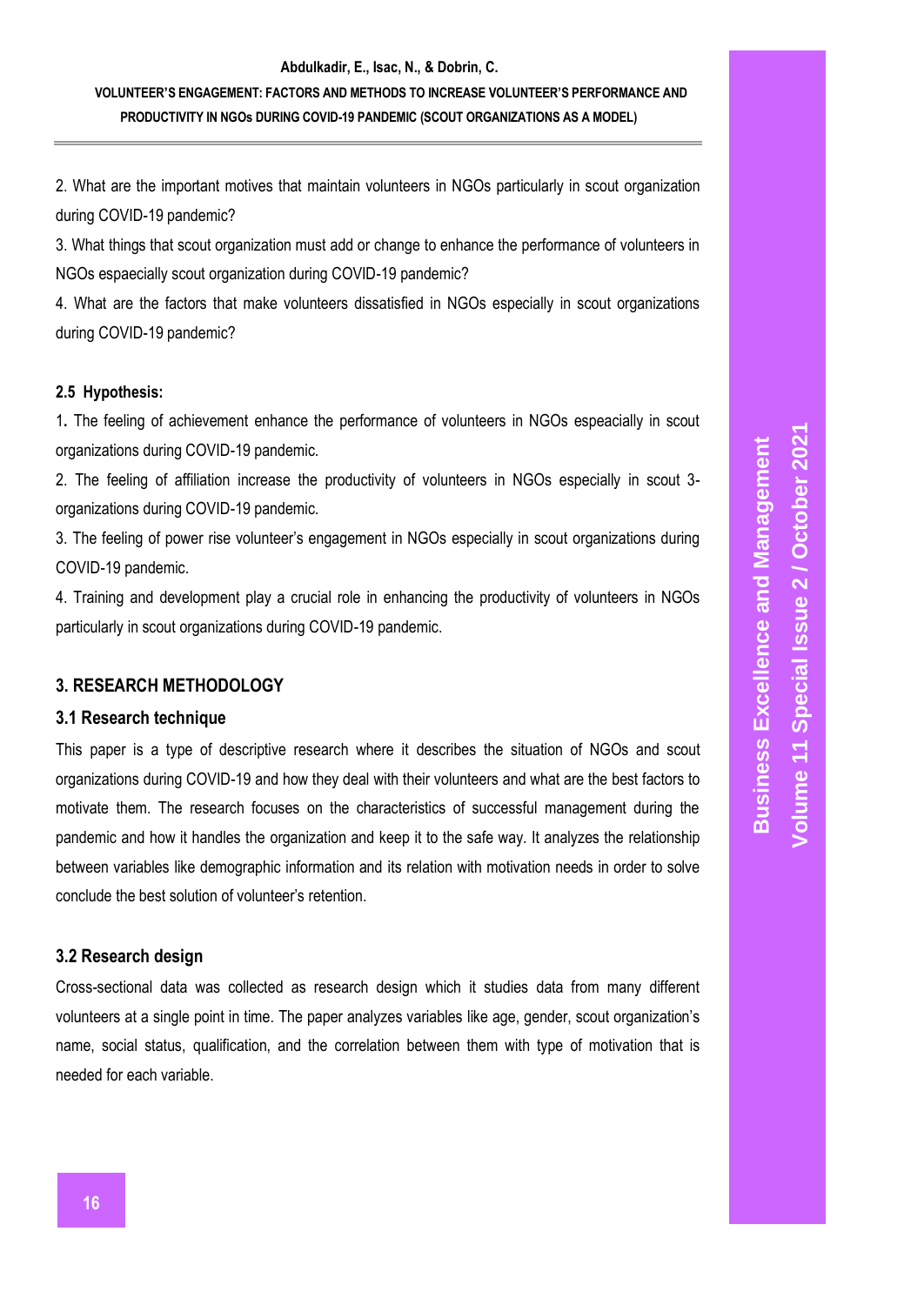### **3.3 Research method and data collection**

This research was carried out in two stages, the first stage was collecting data in a qualitative method by conducting 7 online meetings with top managers of different scout organizations, every meeting last for 35 minutes, this stage enables to gather in-depth insights on the situation and procedures that were done by top management for evert scout organization.

There were structured questions to answer, and the interview was divided into three parts:

- the first part if the organization was working during the pandemic or was it closed;
- the second part about the way of motivation policy that organization used to its volunteers;
- the third part about how many members the organization have and its impact on society.

The 7 top managers of these scout organizations were from Libya, Jordan, Syria, Turkey, Palestine, and one of these organizations was found in 1975.

The second stage was self-administrative questionnaire by quantitative method, there were 20 questions in the survey, 5 demographic questions, 12 Likert scale questions related to the research questions, and three open-ended questions.

#### **3.4 Sampling**

The simple random sampling probability was used in this research, which each member of volunteers has an exactly equal chance of being selected. The sample size was 154 respondents from 35 different scout organizations from different countries.

#### **3.5 Data analysis**

The data was analyzed using charts, bars and tables. According to QuestionPro (2021), research data analysis is a process used by researchers for reduction data to a story and interpreting it to derive insights. Some data was edited due to the errors because some respondents filled some fields incorrectly, then the data was coded and transformed to meaningful categories and interpreted in the discussion section. Qualitative data was analyzed into a table using content analysis technique.

#### **4. FINDINGS AND RESULTS**

#### **4.1 Qualitative findings:**

There were conducted 7 online meetings with 7 top managers of different scout organizations, and they were asked 3 structured questions related to the research questions in order to analyze the best way to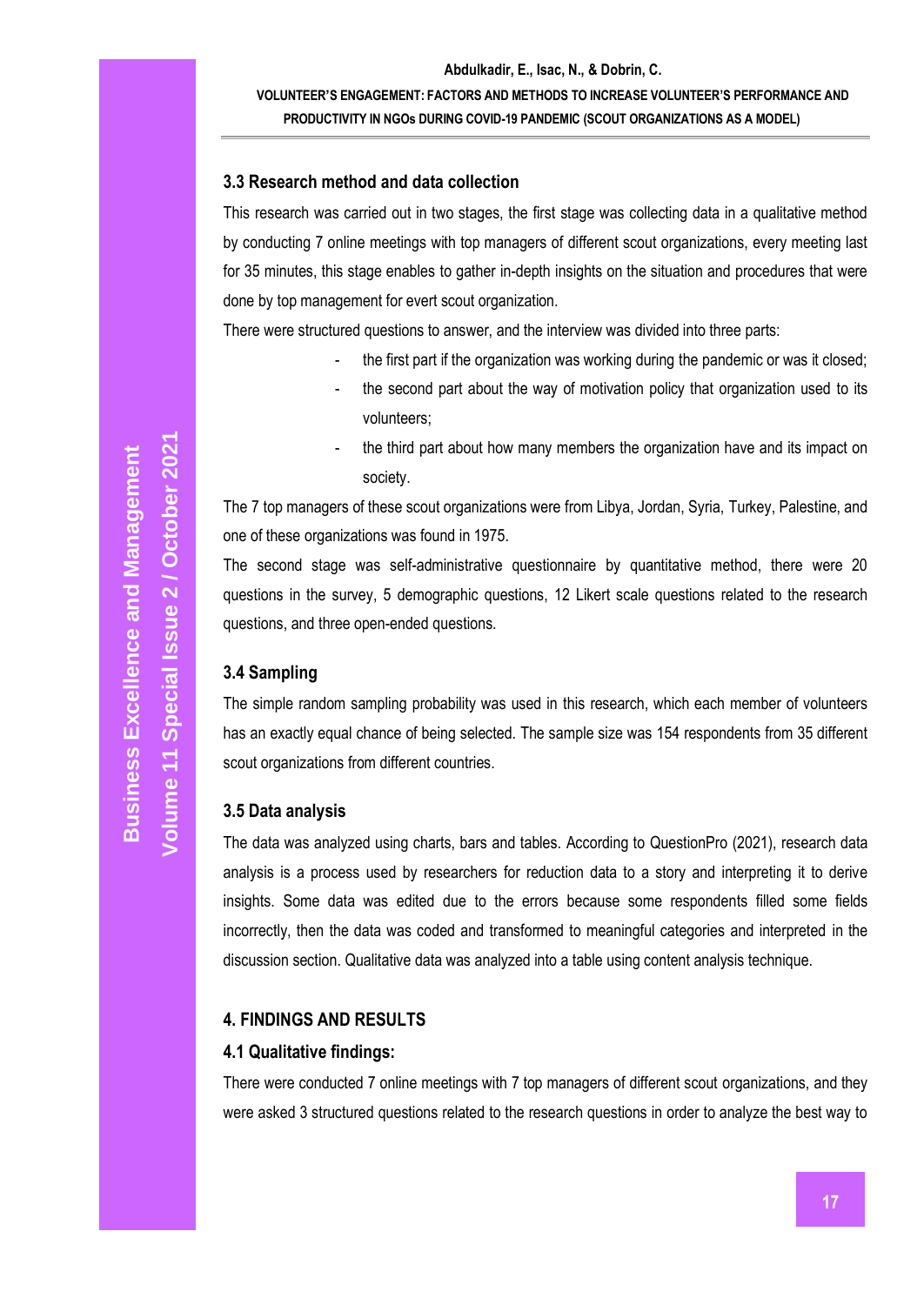motivate volunteers in non-governmental organizations especially in scout organizations, and trying to solve the problem of volunteers' drop out during COVID-19 pandemic.

The results were categorized into the following table:

## **TABLE 1. QUALITATIVE FINDINGS**

| <b>Scout Organizations</b> | Was your scout<br>organization working<br>during the pandemic? | As a top management,<br>what are the best ways<br>to motivate your team<br>during the pandemic?                                                                                                                                                     | How many team<br>members do you have? |
|----------------------------|----------------------------------------------------------------|-----------------------------------------------------------------------------------------------------------------------------------------------------------------------------------------------------------------------------------------------------|---------------------------------------|
| Org 1                      | Yes                                                            | Using the online<br>promotion system                                                                                                                                                                                                                | 6                                     |
| Org <sub>2</sub>           | Yes, then activities were<br>cancelled.                        | Volunteering certificate,<br>promote personal<br>volunteer's projects<br>between members, free<br>trips, free training courses<br>for volunteers, present<br>university scholarships,<br>securing jobs for<br>volunteers in their career<br>journey | 10                                    |
| Org <sub>3</sub>           | Yes, then it was closed                                        | Involve volunteers in<br>decision making, high<br>recognition, online<br>meetings and personal<br>relations building,                                                                                                                               | 5                                     |
| Org 4                      | yes                                                            | Training and development<br>of volunteers, provide<br>them of learning and<br>information.                                                                                                                                                          | '160                                  |
| Org <sub>5</sub>           | yes                                                            | Online workshops<br>between volunteers,<br>educational lectures,<br>increase the awareness of<br>organization's vision<br>importance in community.                                                                                                  | 15                                    |
| Org 6                      | yes                                                            | Training programs,<br>lectures about scouting<br>importance, monthly<br>online meetings,<br>honorable meetings,<br>reassuring volunteers.                                                                                                           | 60                                    |
| Org 7                      | Yes, then it was closed                                        | live lectures with famous<br>guests presented by<br>volunteers on social<br>media,                                                                                                                                                                  | 20                                    |

Source: Personal collection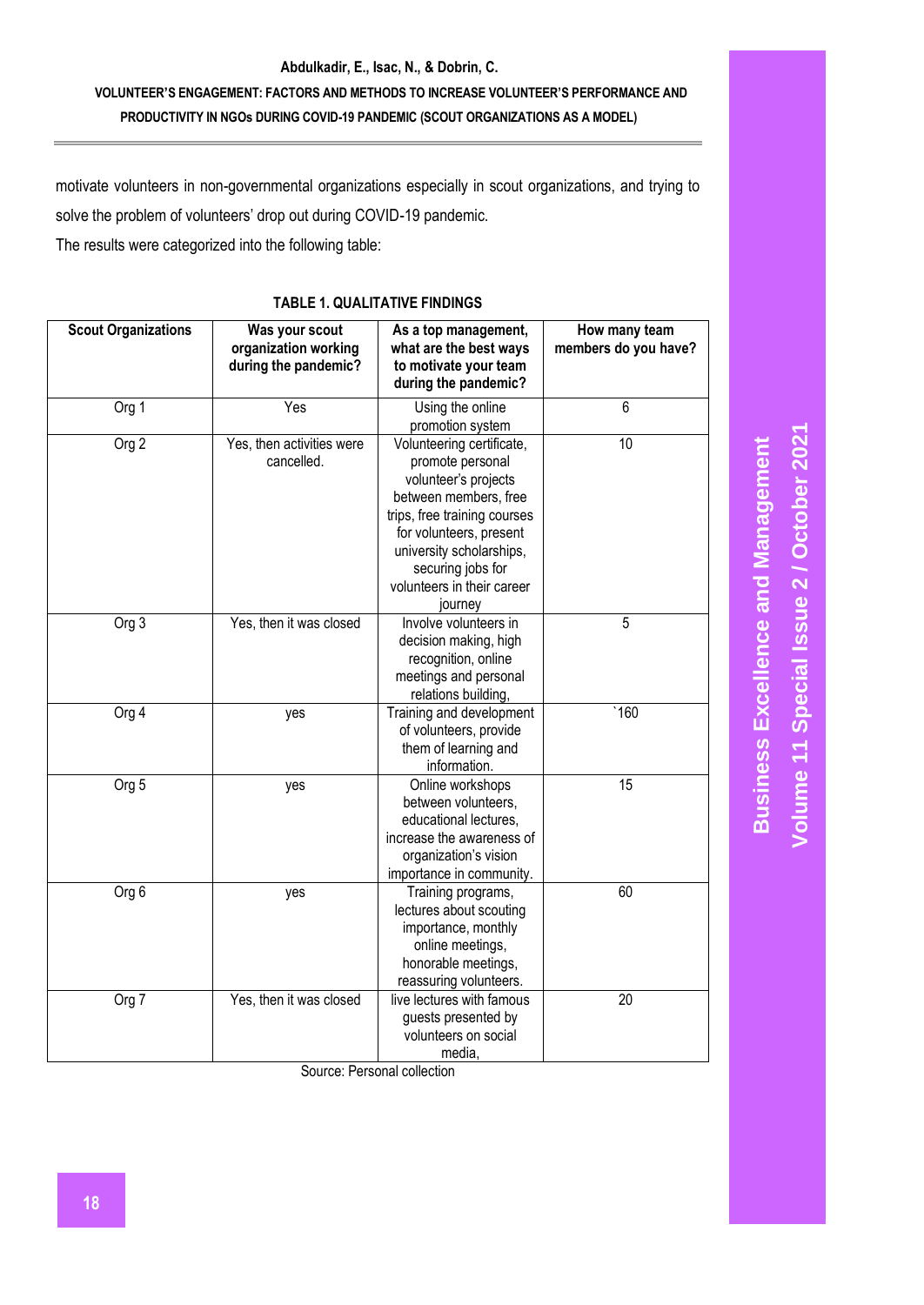The results show that every scout organization uses different motivation tools forward its volunteers, like decision making involvement, enhance the need of affiliation, and get volunteers plan and achieve goals. Moreover, training and development and enhance skills of volunteers motivate them to be productive and effective in the team and in communities.

#### **4.2 Quantitative findings:**

The research targeted 100 respondents and 156 questionnaires were answered for analysis, the response rate was 156%, so it was more than good. The questionnaire was published by many scout organizations between volunteers and supported well.

#### **Demographic characteristics of the respondents**

| age          | frequency | percentage |
|--------------|-----------|------------|
| 16-20        | 22        | 14%        |
| $21 - 25$    | 69        | 45%        |
| $26 - 30$    | 13        | 9%         |
| $31 - 35$    | 12        | 7%         |
| 36-40        | 9         | 6%         |
| 41-45        | 7         | 5%         |
| 46-50        | 11        | 7%         |
| $51 - 55$    | 3         | 2%         |
| 56-60        | 5         | 3%         |
| $61 - 65$    | 3         | 2%         |
| <b>Total</b> | 154       | 100%       |

#### **TABLE 2. AGE DISTRIBUTION**

Source: Personal collection

The respondents who participated to the study were 73% female, and 81% were male. We can observe that respondents with age between 21 to 25 represent 45% (highest) while the percentage of volunteers who are from age 61 to 65 is 2% (lowest). The average range of age distribution is 29.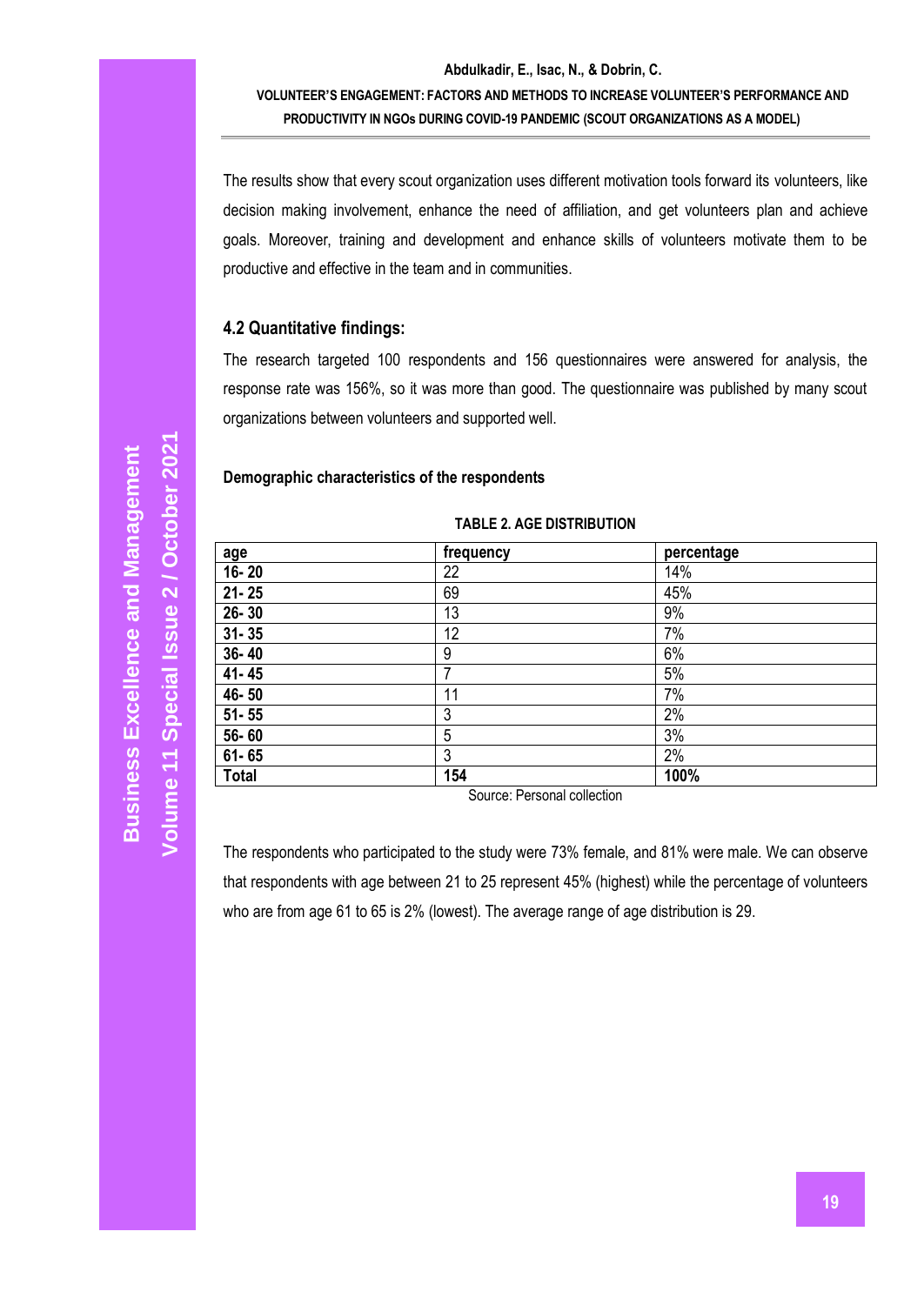





Most of the respondents are from Jordan and the percentage was 47%, then from Lebanon 36%, and respondents from Turkey 33%, Kuwait is 11%, Tunisia is 10%, Libya is 8%, Palestine is 4%, Syria is 3%, and both Egypt and United Arab Emirates are 1% each.

## **McClelland's theory of needs questions' findings**

The questionnaire had 9 Likert scale questions related to the affiliation, achievement, and power needs in order to conclude the results of how much do these needs affect volunteers' motivation. Respondents answered one of five multiple choices: (SA) strongly agree, (A) agree, (U) undecided, (D) disagree, (SD) strongly disagree.

## **Need for affiliation findings:**

| <b>Scale</b>      | Frequency | Percentage |
|-------------------|-----------|------------|
| Strongly agree    | 50        | 32%        |
| Agree             | 37        | 24%        |
| Undecided         | 36        | 23%        |
| <b>Disagree</b>   |           | 11%        |
| Strongly disagree | 14        | 9%         |
| Total             | 154       | 100%       |

Source: Personal collection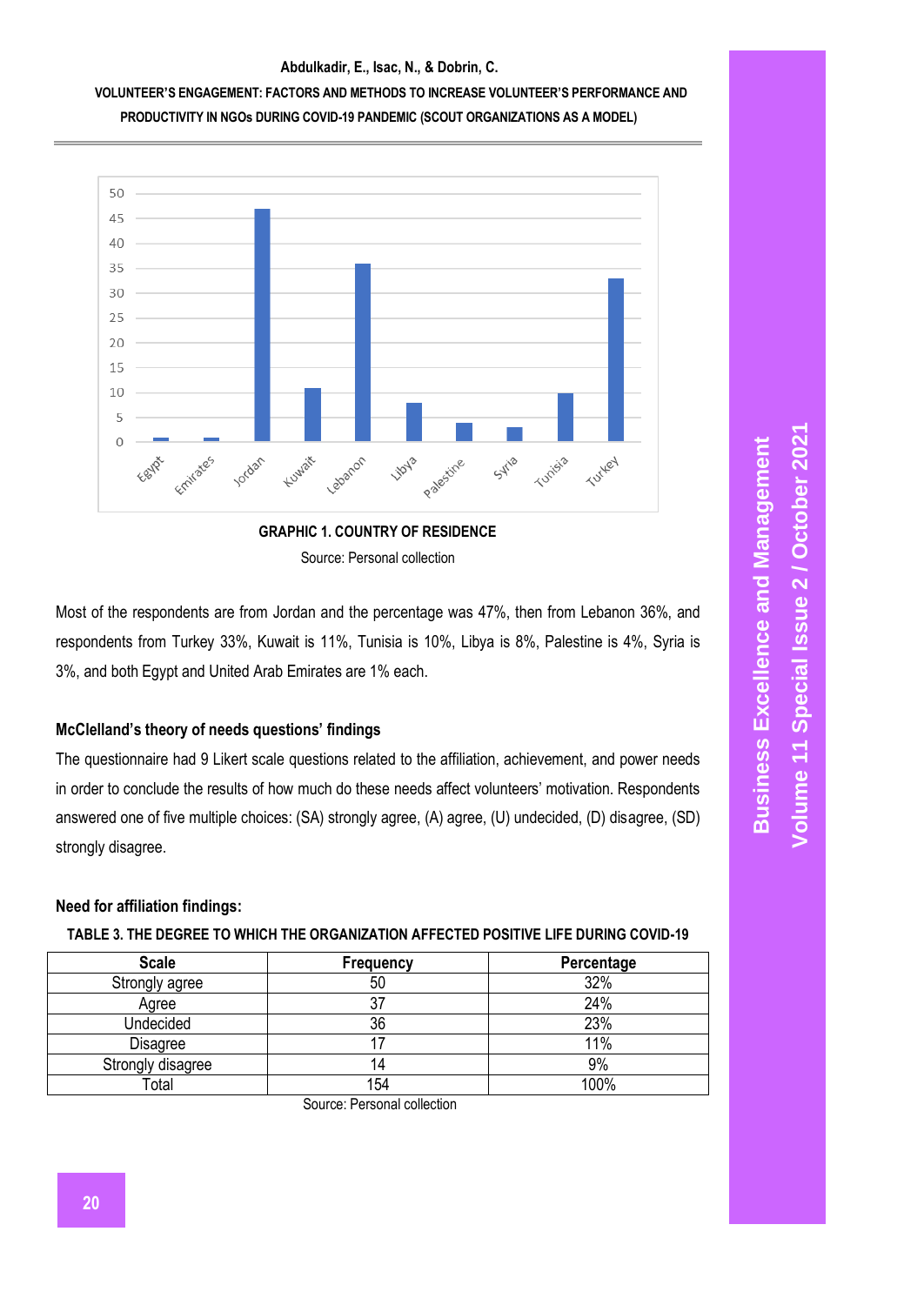The table indicates that 32% of respondents strongly agree about the fact that scout organization affects positively on their lives during COVID-19 pandemic, 24% of them agree about the fact, 23% are undecided, 11% of them disagree with the fact, and 9% strongly disagree with the fact.

| TABLE 4. THE DEGREE TO WHICH THE ORGANIZATION GAVE THE NEEDED AFFILIATION DURING |
|----------------------------------------------------------------------------------|
| COVID-19.                                                                        |

| <b>Scale</b>      | Frequency | Percentage |
|-------------------|-----------|------------|
| Strongly agree    | 34        | 22%        |
| Agree             | 4         | 31%        |
| Undecided         | 39        | 25%        |
| Disagree          | 20        | 13%        |
| Strongly disagree | 14        | 9%         |
| Total             | 154       | 100%       |

Source: Personal collection

The table indicates that 22% of respondents strongly agree that scout organization gave them the affiliation that they need during COVID-19 pandemic, 31% of them agree with the fact, 25% are undecided, 13% of respondents disagree with the fact, and 9% strongly disagree with the fact. The third question that related to affiliation need was:

## **TABLE 5. THE DEGREE TO WHICH TOP MANAGEMENT COMMUNICATE WELL WITH VOLUNTEERS DURING COVID-19**

| <b>Scale</b>      | Frequency | Percentage |
|-------------------|-----------|------------|
| Strongly agree    | 78        | 51%        |
| Agree             | 27<br>J.  | 24%        |
| Undecided         | 16        | 10%        |
| <b>Disagree</b>   |           | 4%         |
| Strongly disagree |           | 11%        |
| Total             | 154       | 100%       |

Source: Personal collection

The table indicates that 51% of respondents strongly agree with the fact that top management treat them with love like they are a family during COVID-19 pandemic, 24% agree with the fact, 10% are undecided, 4% of them disagree with the fact, and 11% strongly disagree with the fact.

#### **Need for achievement findings:**

The respondents were asked also three questions to measure the degree of which top management satisfies the need of achievement, and in the table below shows the average range of responses of the three questions.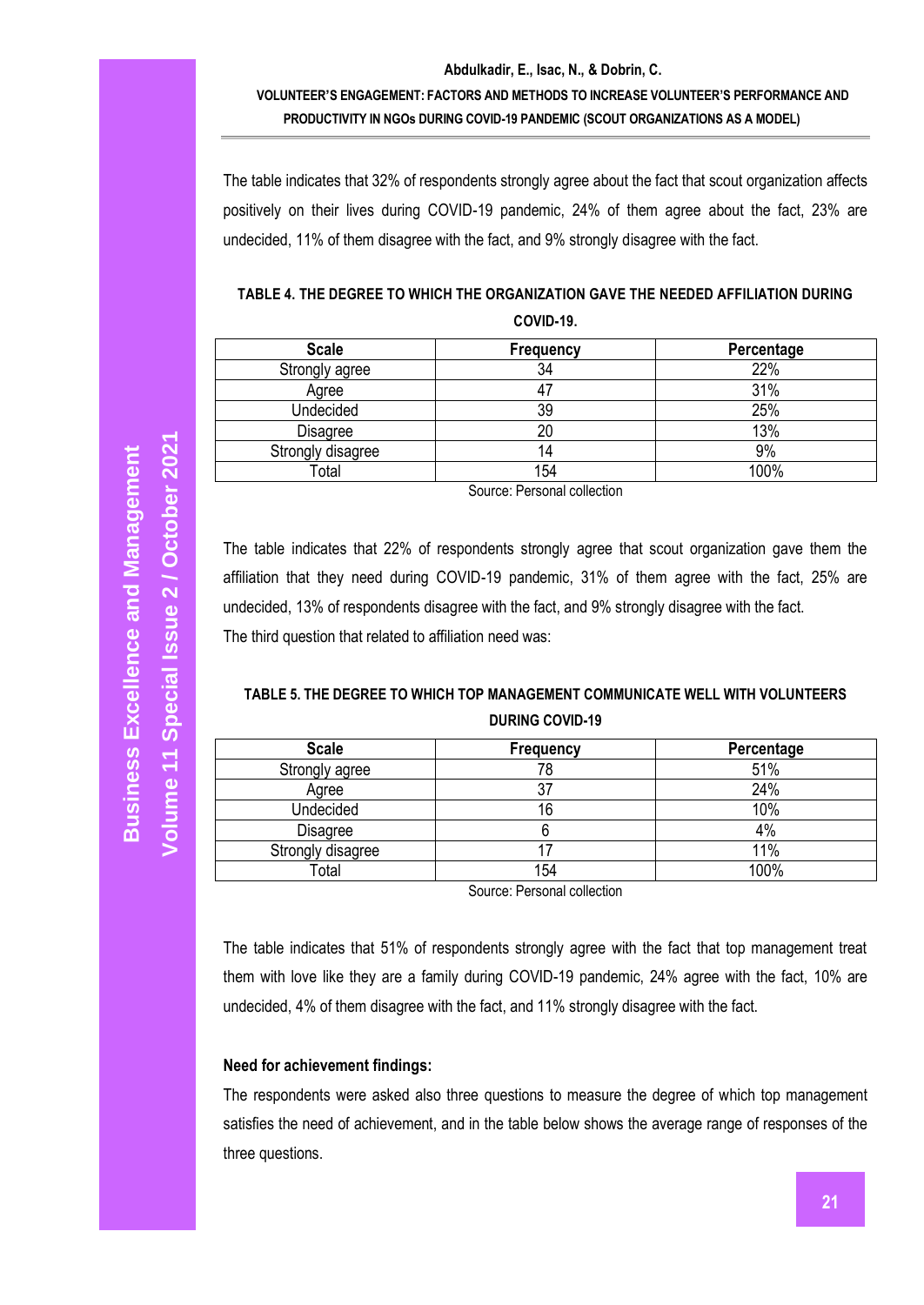# **TABLE 6. THE DEGREE TO WHICH ORGANIZATION PROVIDES TRAINING, LEARNING, AND COMPETITION TO VOLUNTEERS DURING COVID-19**

| <b>Scale</b>      | frequency | percentage |
|-------------------|-----------|------------|
| Strongly agree    | 43        | 28%        |
| Agree             | 43        | 28%        |
| Undecided         | 31        | 20%        |
| Disagree          |           | 14%        |
| Strongly disagree | 15        | 10%        |
| Total             | 154       | 100%       |

Source: Personal collection

As we can see from the table that respondents who strongly agree and agree with these facts about need for achievement are 43, undecided 31, the respondents that disagree 21, and who strongly disagree are 15.

## **Need for power findings:**

The respondents were asked also three questions to measure the degree of which top management satisfies the need of power, and in the table below shows the average range of responses of the three questions.

# **TABLE 7. THE DEGREE TO WHICH ORGANIZATION VALUE VOLUNTEERS' OPINION, DELEGATE THEM, AND RELY ON THEM IN CRITICAL TASKS DURING COVID-19**

| <b>Scale</b>      | Frequency | Percentage |
|-------------------|-----------|------------|
| Strongly agree    | 58        | 38%        |
| Agree             | 48        | 31%        |
| Undecided         | 16        | 10%        |
| <b>Disagree</b>   | 16        | 10%        |
| Strongly disagree | 16        | 11%        |
| Total             | 154       | 100%       |

Source: Personal collection

The table indicates that 58 respondents strongly agree with the three status of power needs, 48 of them agree with the facts, 16 of them undecided, 16 disagree, and 16 strongly disagree.

## **Findings of open-end questions**

The respondents were asked three open-end questions to know the best way of motivation of volunteers in NGOs during COVID-19 pandemic. The questions were related to what people want for themselves (Neculaesei et al., 2019).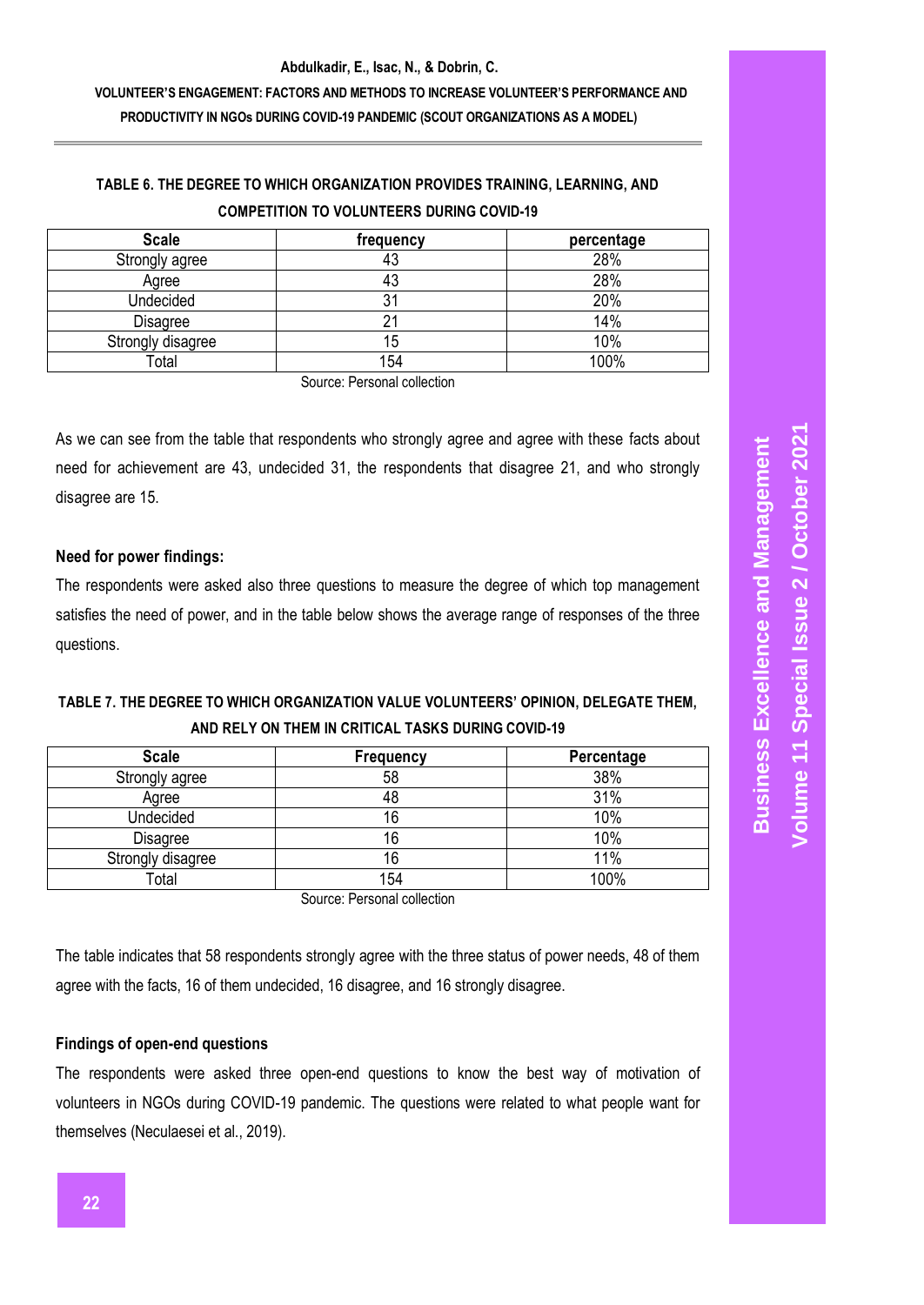#### **Abdulkadir, E., Isac, N., & Dobrin, C.**

**VOLUNTEER'S ENGAGEMENT: FACTORS AND METHODS TO INCREASE VOLUNTEER'S PERFORMANCE AND PRODUCTIVITY IN NGOs DURING COVID-19 PANDEMIC (SCOUT ORGANIZATIONS AS A MODEL)**

The first open-end question was about the most important factors that motivate volunteers to have an effective performance in the organization during the pandemic, and the findings related with the second open-end question that respondents answered about dissatisfaction factors in NGOs and scout organizations in order to correlate it with McClelland's theory of needs.

The last open-end question in the questionnaire was about the important factors that must scout organization add or change in managing the team to motivate the volunteer leaders. The table below shows the results and findings as following:

## **TABLE 8. MOTIVATION, DISSATISFACTION, MANAGEMENT ROLE FACTORS TO INCREASE THE PRODUCTIVITY OF VOLUNTEERS**

| Volunteer motivation in<br><b>NGOs organizations</b>             | <b>Factors of</b><br>dissatisfaction in NGOs | <b>Factors that top</b><br>management must add<br>or change to increase<br>volunteers' motivation |
|------------------------------------------------------------------|----------------------------------------------|---------------------------------------------------------------------------------------------------|
| Community service                                                | Neglecting volunteers'<br>opinions           | Pay attention to<br>volunteers' opinion                                                           |
| Self-development and<br>self-responsibility                      | Not participating in the<br>decision making  | Decision making<br>involvement of<br>volunteers                                                   |
| Faith and religious<br>motives                                   | Lack of inspiration                          | More ideas generation                                                                             |
| Passion, affiliation,<br>serenity                                | Weak promotion system                        | Imply clear task division                                                                         |
| Communication with<br>new people and building<br>good generation | Poor communication                           | Imply an effective<br>communication between<br>top management and<br>volunteers                   |
| Leadership building                                              | High centralization                          | Enhance an effective<br>promotion system                                                          |
| Gain new experience                                              | Lack of training                             | Delegate volunteers                                                                               |
| Love for learning                                                | Lack of achievement<br>environment           | Increase skills<br>development of<br>volunteers                                                   |

Source: Personal collection

The table shows different motives of volunteers to work at NGOs and scout organizations, and these motives related to McClelland's theory of needs. Moreover, we can see from the table, some respondents express their dissatisfaction by these statements related to McClelland's needs theory. Therefore, the answers indicate that top management must be aware of the changes that must be done to engage volunteers in the organization and make them love what they do.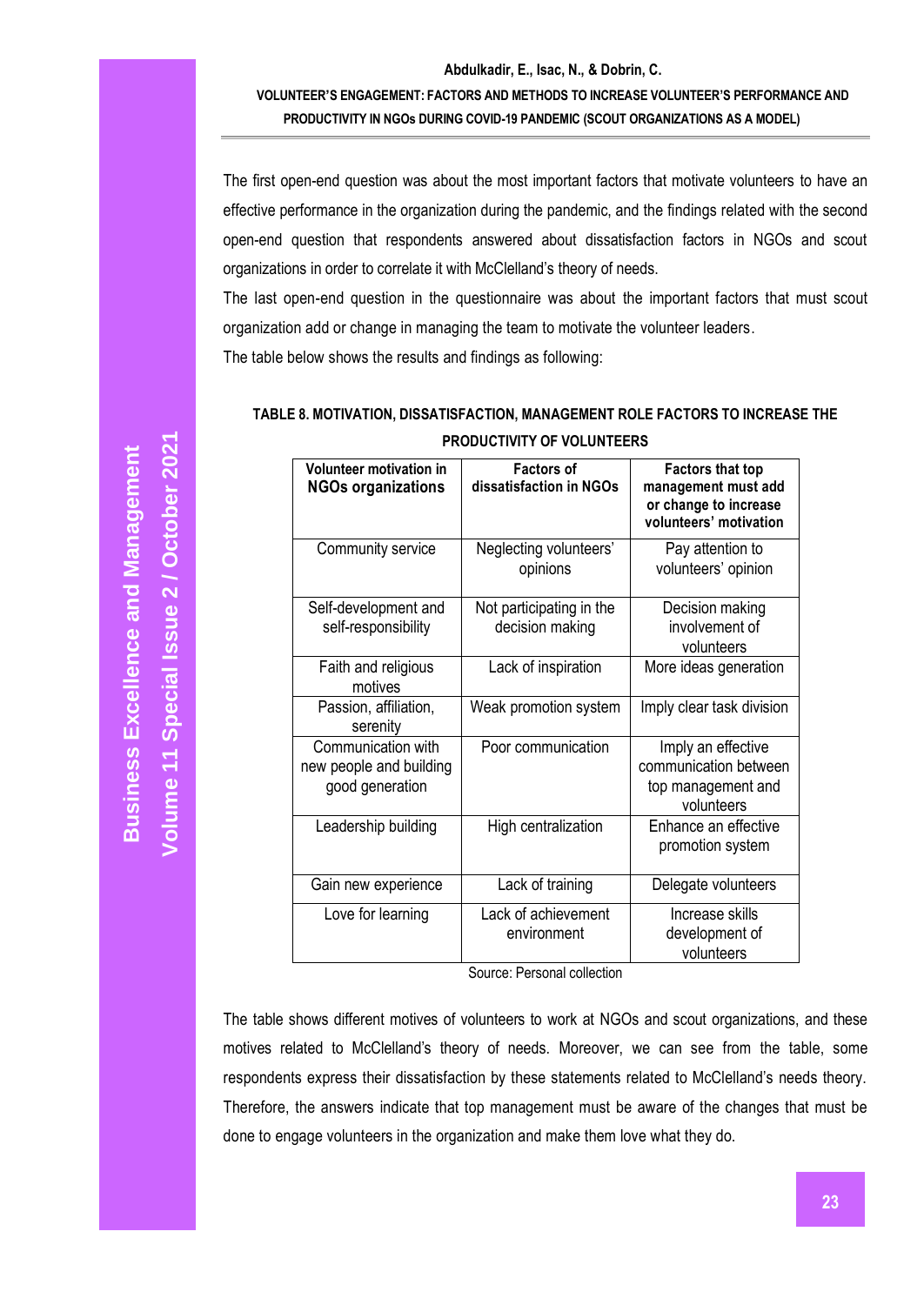#### **5. DISCUSSION**

The results above show that McClelland's theory of needs affects directly on volunteers' motivation. Moreover, training and development is an important factor to increase the performance of volunteers in NGOs during COVID-19 pandemic. Findings indicate that motivation of volunteers is differentiates according to volunteers' personalities (some of them need the achievement factor to feel of the satisfaction, some of them need the power factor, and some of them need affiliation to the organization). In this case the top management should analyze every volunteer's personality to apply the best way of satisfying needs of each one. The results approved research hypotheses and confirmed them. Findings support the literature review and confirm that these three needs play a major impact on the volunteer's productivity, and to be more practical, human resources managers can develop an online system which can be cover all the motivators that was mentioned by respondents above.

### **6. CONCLUSION**

To conclude, motivation of volunteers is one of the most important tools to get a successful nonprofit organization, especially the scout organizations which have a big impact on societies. Although COVID-19 pandemic made the mission harder, this actually it is not impossible. For that reason, top management of NGOs should take in consideration McClelland's social needs theory and imply an effective online engagement system according to the characteristics of volunteers in the team. Volunteers who consider the achievement as a motivator must put them in a highly competitive environment and give them challenges to accomplish. However, to the volunteers who consider the power need as motivator, the NGOs must pay attention to their opinions and to be taken in consideration the delegation of responsibility. The refusing to delegate can have negative consequences as to miss out on valuable learning and growth opportunities. Moreover, volunteers who consider the affiliation as motivator, the organization must satisfy them by enhancing the feeling of that they are liked by others by treating them as a family member. This can imply an effective communication between top management and volunteers. Furthermore, training and development plan for volunteers must be enhanced to increase the performance teaching them new skills and techniques at work. Lastly, we can affirm that an increase in satisfying of McClelland's needs lead to an increase in the performance of volunteers in NGOs and scout organizations. Also, an increase in training and development of team lead to an increase of the productivity of volunteers during COVID-19 pandemic.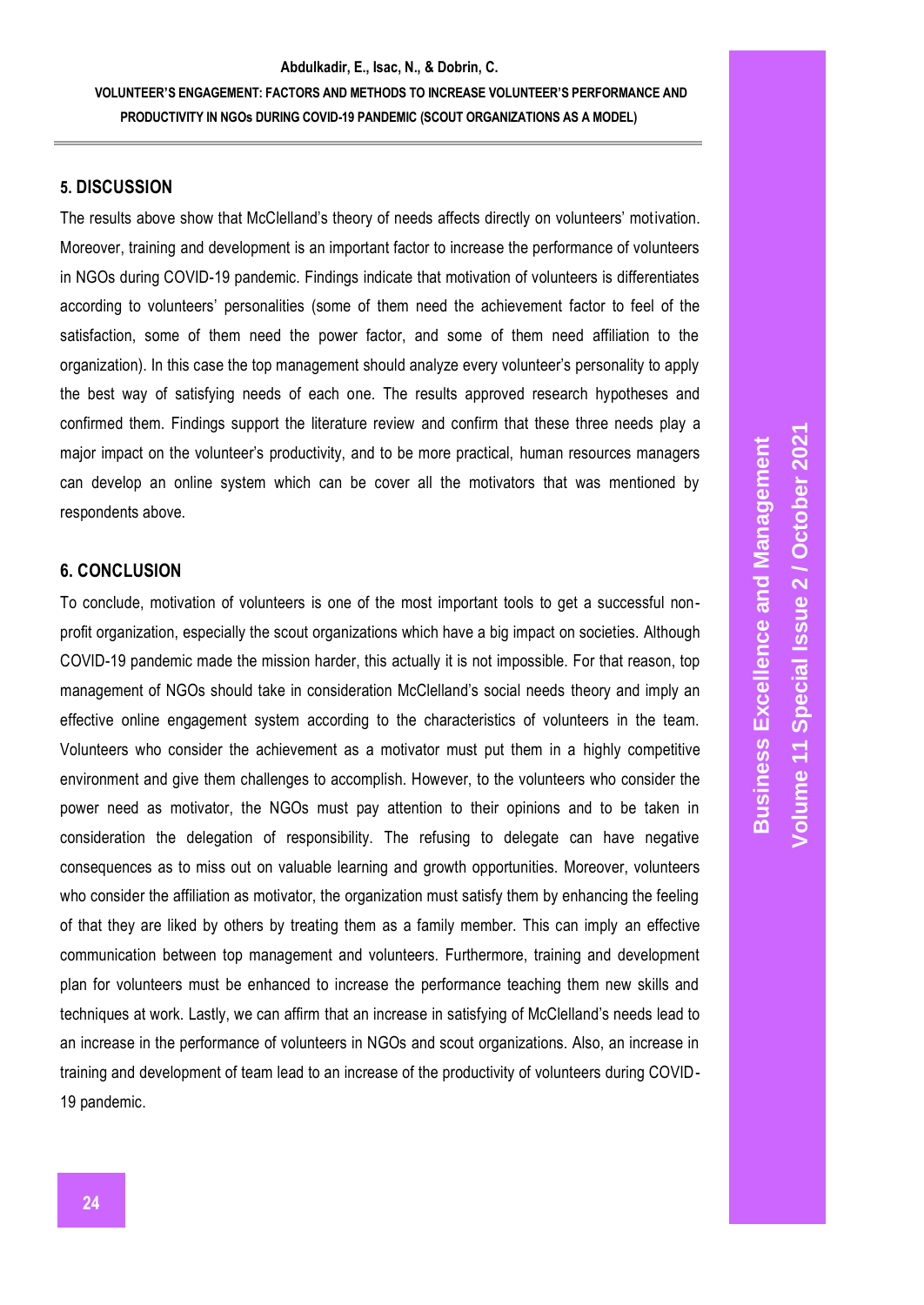#### **6.1 Limitations and future research**

This research that has been undertaken has highlighted motivation aspects related to McClelland's motivation theory, so future researchers can include all kinds of motivators for volunteers in NGOs not just one theory.

Moreover, the technique that was used to collect data can be improved by asking more interpretable questions in the questionnaire instead of Likert scale.

Lastly, the questionnaire should include more volunteers from other different countries instead of just Arab countries to have comprehensive and accurate information.

#### **REFERENCES**

Baden, P. (2007). Scouting for boys. Dover Publications, New York

Brooks, A. (2002). Can Nonprofit Management Help Answer Public Management's "Big Questions"? Public Administration Review, 62(3), 259-266. Retrieved June 23, 2021, fro[m http://www.jstor.org/stable/3110211](http://www.jstor.org/stable/3110211)

Folger, J. (2021). What is an NGO (Non- Governmental Organization)?

<https://www.investopedia.com/ask/answers/13/what-is-non-government-organization.asp>

- Ireri, C. M. (2015). Influence of motivation on employee performance in non-governmental institutions: A case of Kenya Terni society in Embu. Publishing house: University of Nairobi <http://erepository.uonbi.ac.ke/handle/11295/90485?show=full>
- Kassema, J. J., (2020). COVID-19 Outbreak: Is It a Health Crisis or Economic Crisis or Both? Case of African Counties, *Development Economic: Macroeconomic Issues in Development Economies,*  9(51): 4-15.
- Lewis, D. (2009). Nongovernmental organizations, Definition and history. Chapter in book: International Encyclopedia of Civil Society.
- Lim, K. F. (2014). ''Non-formal education: scouting, schooling and teacher training'', *Chemistry in Australia*, (October), page 33. [https://www.researchgate.net/publication/270443339\\_Non](https://www.researchgate.net/publication/270443339_Non-formal_education_Scouting_schooling_and_teacher_training)formal education Scouting schooling and teacher training

[McClelland,](https://www.worldcat.org/search?q=au%3AMcClelland%2C+David+C.&qt=hot_author) D.C. (1961). *The achieving society*, Princeton, N.J., Van Nostrand

Millette, V., & Gagné, M. (2008). Designing volunteers' tasks to maximize motivation, satisfaction and performance: The impact of job characteristics on volunteer engagement. *Motiv Emot,* 32(1): 11–22.

- Mose, T. (2019). Determinants of employee performance in humanitarian international nongovernmental organizations based in Kenya, *International Academic Journal of Human Resource and Business Administration*, 3(7): 57-82
- Neculaesei, A.N., Tatarusanu, M., Anastasiei, B., Dospinescu, N., Bedrule Grigoruta, M.V., Ionescu, A.M. (2019). "A Model of the Relationship between Organizational Culture, Social Responsibility and Performance", *Transformations in Business & Economics*, 18(2A): 42-59.

Nencini, A., Romaioli, D. & Meneghini, A.M. (2016). Volunteer Motivation and Organizational Climate: Factors that Promote Satisfaction and Sustained Volunteerism in NPOs. *Voluntas* 27(1)**:** 618–639

[Oak,](https://www.insurancejournal.com/author/catherine/) C., [Schoeffler,](https://www.insurancejournal.com/author/bill-schoeffler/) B. (2020). Motivating employees during the COVID pandemic, Insurance journal. (August 10). <https://www.insurancejournal.com/magazines/mag-features/2020/08/10/578320.htm>